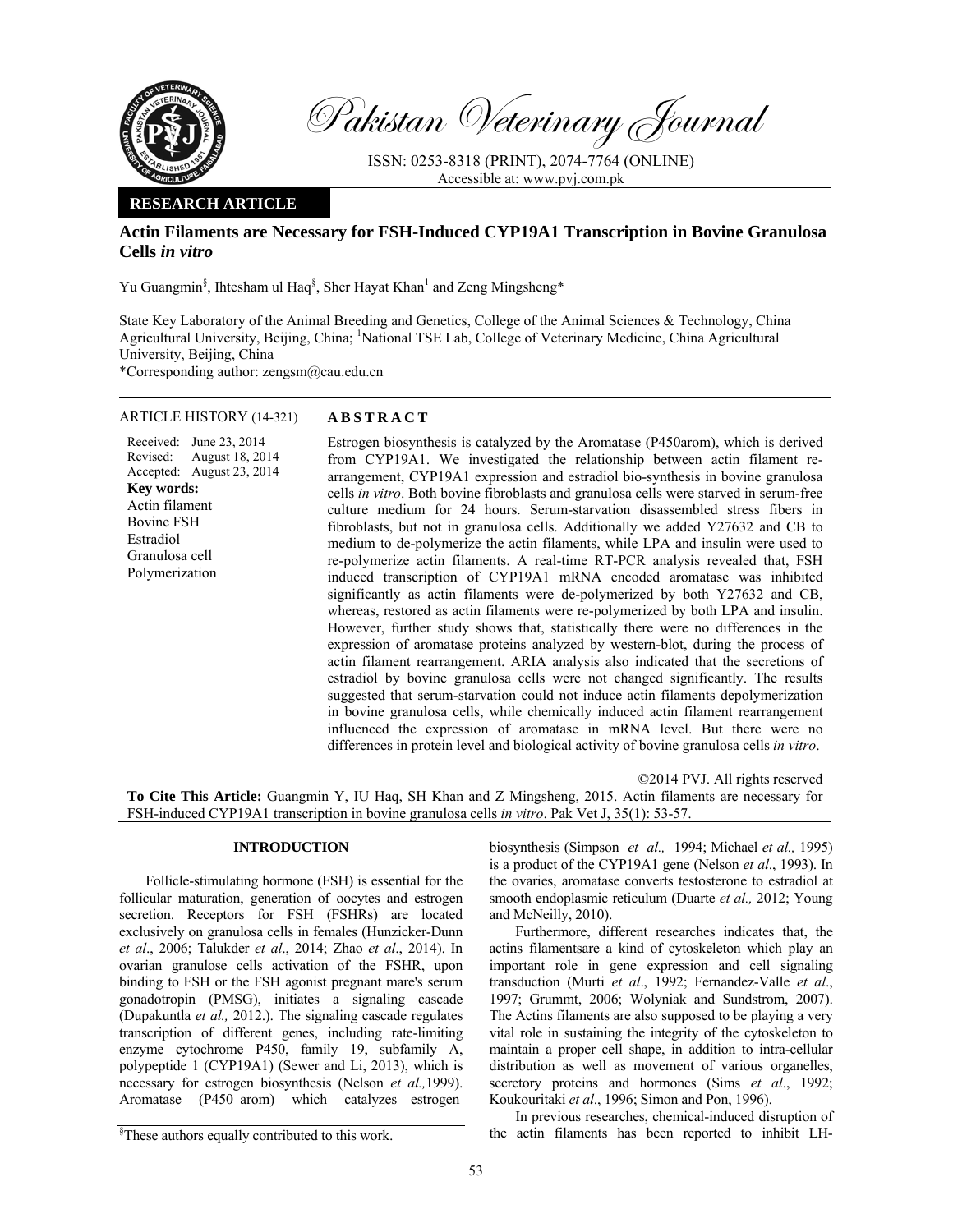stimulated progesterone production in ovarian and avian preovulatory granulosa cell models (Iczkowski and Hertelendy, 1991; Aharoni *et al.,* 1993). In other steroidogenic cell models, such as adrenal, luteal, and MA-10 tumor Leydig cells, trophic hormones or cAMP analogs consistently promote rearrangement of the actin cytoskeleton, causing cells to round in shape (Nan *et al*., 2006), and disruption of the actin cytoskeleton often abrogates steroidogenesis, although in other instances, steroid genesis was enhanced (Nagy and Freeman, 1990; Gregoraszczuk and Stoklosowa, 1997; Karlsson *et al*., 2010). However, the relationships between actin filament rearrangement and estradiol biosynthesis are poorly understood.

The present study was design to know the interrelationships between actin filament rearrangement and estradiol biosynthesis in bovine granulosa cells *in vitro*. For this purpose, we examined the transcription of CYP19A1, the expression of aromatase protein, and the secretion of estradiol during the process of actin filament rearrangement in bovine granulosa cells.

# **MATERIALS AND METHODS**

All chemicals used during the study were purchased from Sigma-Aldrich Chemicals (St. Louis, MO, USA), otherwise specified specifically.

**Collection of the bovine fibroblasts and granulosa cells:** Experimental design is presented in Table 1. Fibroblasts were used in this study, because actin filaments in fibroblasts will depolymerize in the absence of serum (Hall, 1998; Hanna *et al*., 2001). Bovine skin fibroblasts were collected and culture as described by (Arat *et al*., 2002). Ovaries were collected from adult cows, at a local slaughterhouse and were transported to the laboratory at 35°C in PBS containing penicillin (100 IU ml<sup>-1</sup>) and streptomycin (100 mg ml<sup>-1</sup>). Granulosa cells were collected by aspiration using (20 gauge) needle from small follicles as described by (Sekar *et al.,* 2000).

**Cell culture and fluorescent labeling of filamentous actin:** Both fibroblast and granulosa cells were cultured as described by Guterrez *et al*. (1997). In brief, cells were cultured in DMEM/F12 (Gibco BRL) with containing Sodium bicarbonate (10 mmol  $1^{-1}$ ), Sodium selenite (4 ng ml<sup>-1</sup>), protease-free bovine serum albumin (0.1%), Penicillin (100 U ml<sup>-1</sup>), Streptomycin (100 mg ml<sup>-1</sup>), transferrin  $(2.5 \text{ mg ml}^{-1})$ , nonessential amino acid mix  $(1.1)$ mmol  $l^{-1}$ ), IGF-I, (10 ng ml<sup>-1</sup>), testosterone (T, 10 ng ml<sup>-1</sup>) and with or without FSH and chemicals as mentioned in experimental design (Table 1).

**Table 1:** Experimental design

Cells were fixed with 4% formaldehyde in PBS for 30 min, followed by permeabilization of the cells with 0.2% Triton X-100 in PBS for 15 min, and then incubated with 2% BSA in PBS for 30 min. Cells were incubated with FITC-phalloidin (1:100) for 1h and DAPI (1:1000) for 3 min in a humidified chamber. Cover slips were washed three times with PBS and mounted on glass microscope slides using polyvinyl alcohol mounting medium containing 100 mg/ml DABCO (1,4-diazabicyclo [2.2.2] octane) as antifading reagent. Slides were visualized using the Olympus (FV1000) inverted laser scanning confocal microscope with Olympus Fluo view Ver.3.0 Viewer software.

**Real-time PCR:** Total mRNA was extracted using Trizol (TaKaRa Biotech, Dalian, Liaoning, China) from different groups. Total mRNA as template was reverse transcribed usingQuantscript RT Kit (TIANGEN Biotech, Beijing, China). RT- PCR analysis was performed using iTaq SYBR Green supermix with ROX (Bio-Rad Laboratories, Hercules, CA, USA) in a MyIQ single-color detection system (Bio-Rad Lab). PCR primers (SUN Biotech, Beijing, China) contained the following sequences bovine CYP19A1, forward GCATGCGGTACCAGCCCGTT and reverse CCCGGGGCCCAAAGCCAAAT; bovine FSHR, forward CCAACCCCTTCCTCTATGCC and reverse TGGGCTTGCACTTCATAGCA. GAPDH was used as a housekeeping gene.

**Immunoblotting:** Immuno blotting analyses were performed using the protocols as described by (Wang *et al*., 2012). After blocking the membranes were incubated with primary antibodies (4°C, overnight) against Aromatase or β-actin. Then for 1h with secondary antibodies HRP-conjugated (Zhongshan biotechnology, Beijing, China) (1:5000) at room temperature, the protein bands were visualized by enhanced chemiluminescence detection reagents (Applygen Technologies Inc., Beijing, China) and X-Omat BT film (Kodak, Rochester, NY, USA), according to the manufacturer's instructions.

**Immunoassays:** Spent culture media obtained at the indicated time were assayed for E2 using RIA kits from (Biotech Research Institution of North China, Beijing, China). The intra- and inter-assay coefficients of variability were less than 9 and 6%, respectively. Assay sensitivity was 0.3 ng/*µ*g of proteins.

**Statistical analysis:** Statistical analysis was performed by analysis of variance (ANOVA) using SPSS 16.0 software. Data presented are the mean±SEM, and P<0.05 was considered statistically significant.

| <b>Series</b> | <b>Experimental Parameters</b>                                                                      |                              |              |                        |
|---------------|-----------------------------------------------------------------------------------------------------|------------------------------|--------------|------------------------|
| number        | Objects of analysis                                                                                 | Types of cells               | Serum        | Hormones and chemicals |
|               | actins filaments                                                                                    | <b>Fibroblasts</b>           | <b>Serum</b> | None                   |
|               |                                                                                                     |                              | No serum     | None                   |
|               |                                                                                                     | Granulosa cells              | Serum        | None                   |
|               |                                                                                                     |                              | No serum     | None                   |
|               | actins filaments, transcription of CYP19A1,                                                         | Granulosa cells              | No serum     | <b>FSH</b>             |
|               | FSHR, expression of aromatase protein and                                                           |                              |              | Y27632+ FSH            |
|               | Secretion of Estradiol.                                                                             |                              |              | CB+ FSH                |
|               |                                                                                                     | Actin filament depolymerized | No serum     | LPA+ FSH               |
|               |                                                                                                     | granulosa cells              |              | Ins+ FSH               |
|               | ECLI, felliale, etimologina bennesen er CD, museologina D, LDA, bressbessbesidin esid, bes, insulin |                              |              |                        |

FSH: follicle-stimulating hormone; CB: cytochalasin B; LPA: lysophosphatidic acid; Ins: insulin.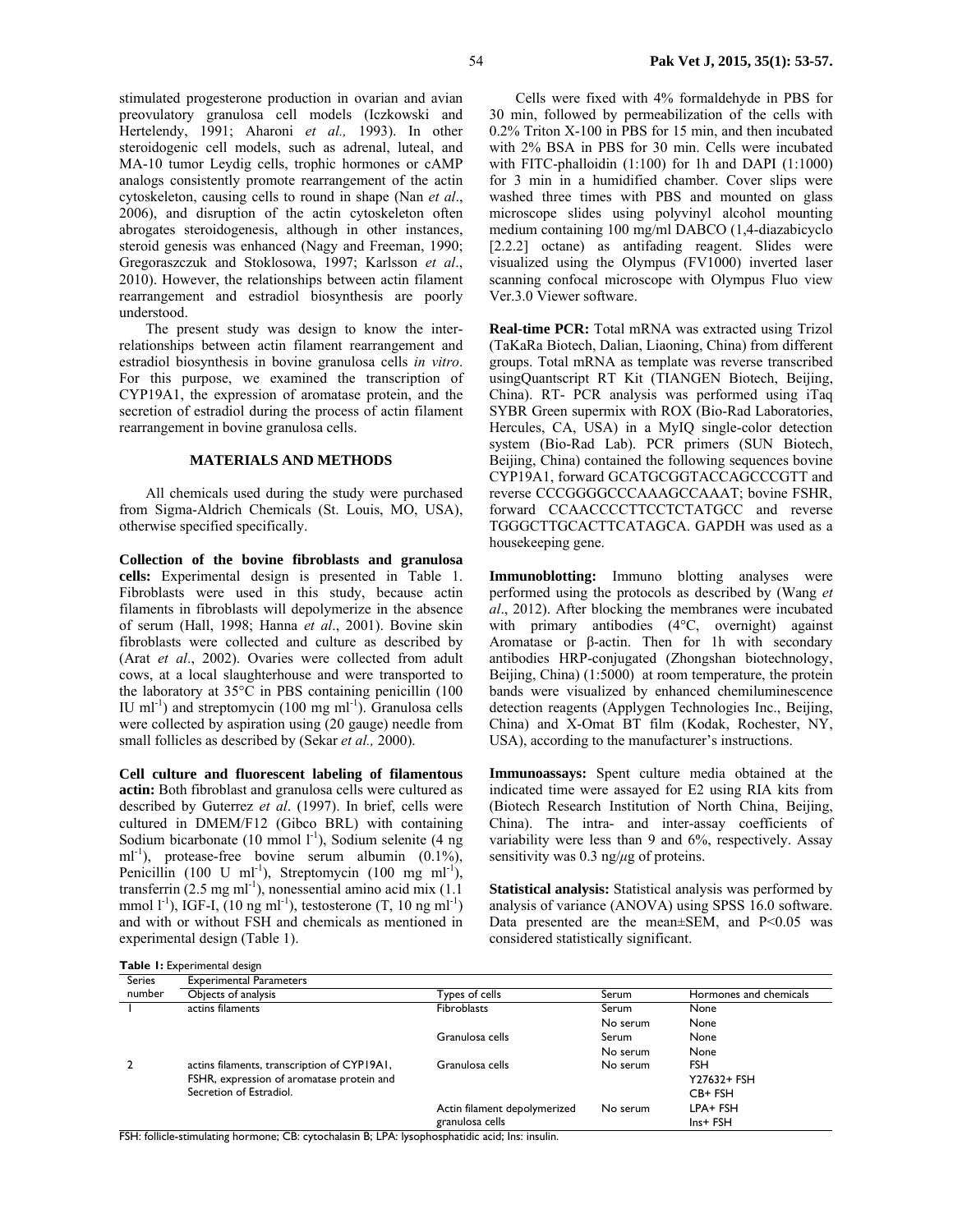### **RESULTS**

**Effect of serum deprivation on actin filaments polymerization:** The depolymerization of the actin filaments in the fibroblast and granulose cells are shown in Fig 1. The fibroblasts cells in the presence of the serum shows abundant of the stress fiber (Fig. 1a), but when the cells were cultured in the serum free culture, the exhibition of the stress fibers were decreased (Fig. 1b). Granulose cell cultured in the medium containing serum, there were no effects on the depolymerization of the actin filaments (Fig. 1c). But unlike the fibroblast cells in which the serum deprivation causes the deploymerization of the actin filaments, in granulose cells the serum deprivation did not affect polymerization of the stress fiber (Fig. 1d).

**Effect of FSH on actin cytoskeleton rearrangement in bovine granulosa cells** *in vitro***:** The granulosa cells were cultured in serum deprived medium containing the FSH. Actin cytoskeleton morphological changes induced by hormone i.e. follicle-stimulating hormone (FSH) are shown in Fig. 2A. When cells were culture without FSH (Fig. 2Aa) and with FSH (Fig. 2Ab) there were no affect on the depolymerization of the actin filaments. The FSH treatment only causes some edge ruffling of the actin filaments with no obvious effect.

Different chemicals were used to increase or decrease the depolymerization of the actin filaments according to the experimental design in table-1. Y27632 and cytochalasin B (CB), which are believed to cause the depolymerization of the actin filaments, significantly stimulated the depolymerization of the actin filaments in the presence of the FSH (Fig. 2Ba&b). The insulin and PLA are used for the repolymerization of the actin filaments. The addition of the PLA and insulin to culture medium cause the repolymerization of the actin filaments (Fig. 2Bc &d) in the presence of FSH.

**Expression of the mRNA of CYP19A1 and FSHR:** A real-time RT-PCR showed that the transcription of mRNA for CYP19A1 and FSHR genes in bovine granulosa cells Fig 3 and Fig 4 respectively. The relative amount of CYP19A1 and FSHR mRNAs were normalized to the commonly used housekeeping gene, GAPDH. Significant influence of hormonal treatment and actin cytoskeleton rearrangement on the transcription of CYP19A1 gene was found (Fig. 3A).

In our experiment, addition of FSH significantly increased the transcription of CYP19A1, while actin filament depolymerization caused a significant reduction in FSH induced CYP19A1 transcription, but actin filament repolymerization had the positive effect (Fig. 3A). However, there were no significant changes in the transcription of FSHR under FSH induction and actin cytoskeleton rearrangement (Fig. 3B).

**Aromatse protein expression:** SDS PAGE–western blotting (Fig. 4) demonstrated that FSH significantly induced aromatase protein expression in bovine granulosa cells under different treatment. However, under both actin filament depolymerization and repolymerization procedure, there were no differences in the expression of aromatase proteins induced by FSH.



**Fig. 1:** Actin cytoskeleton morphological changes induced by serum deprivation treatment of bovine fibroblasts (a & b) and granulosa cells (c & d). Cells were fixed, stained with FITC-phalloidin, and visualized by laser scanning confocal microscopy, (a) bovine fibroblasts in the presence of serum exhibited abundant stress fibers with some edge ruffling, (b) bovine fibroblasts exposure to serum deprivation for 24h exhibited mainly edge ruffling, very few stress fibers, (c) bovine granulosa cells in the presence of serum exhibited abundant stress fibers. (d) Bovine granulosa cells exposure to serum deprivation for 24h also exhibited abundant stress fibers with some edge ruffling.



**Fig. 2:** Actin cytoskeleton morphological changes induced by hormones and actin filament-related substances, FSH, Y27632, CB, LPA and insulin (Ins). Cells were stained with FITC-phalloidin, and visualized by laser scanning confocal microscopy. A) Control group (a) or with FSH (b) for 12 h, exhibited abundant stress fibers with some edge ruffling. B) All granulosa cells were cultured in medium containing testosterone, FSH and actin filament-related chemicals for 12 h. (a) treat with Y27632, a selective inhibitor of the Rho-associated protein kinase, actin filaments shows edge ruffling and very few stress fibers, (b) treat with CB, granulosa cells turned rounded and exhibited mainly edge ruffling (c) and (d) actin filament depolymerized granulosa cells treat with LPA or insulin, exhibited abundant stress fibers.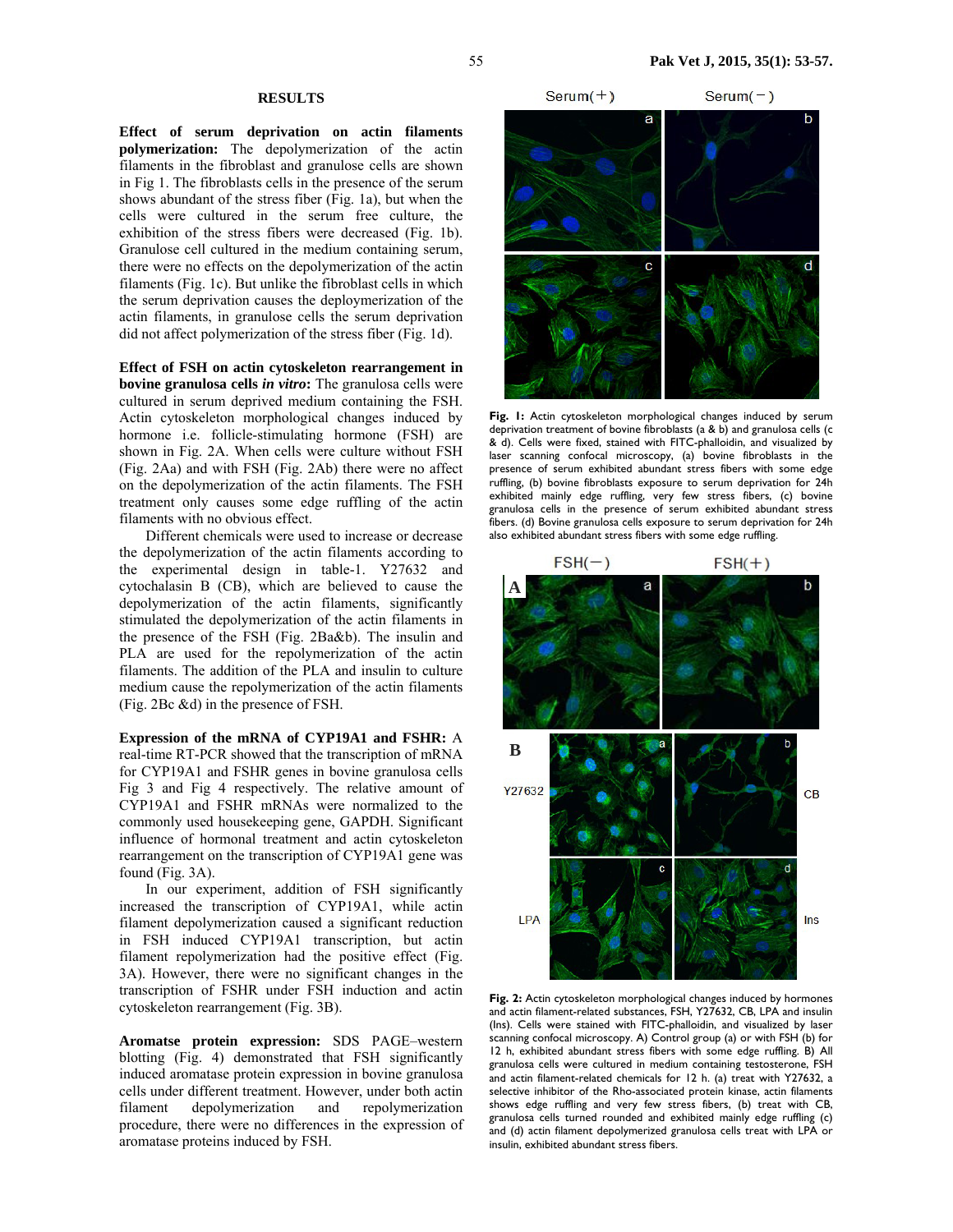

**Fig. 3:** Transcription of CYP19A1, FSHR mRNAs (real-time RT-PCR) and E2 (RIA) in bovine granulosa cells cultured with or without hormones and actin filament-related substances. A) Shows transcription of CYP19A1 in different treated groups. B) FSHR transcription in different treated groups. C) Shows E2 production (RIA) in different treated groups. Values are presented as mean±SEM. Different superscripts indicates significantly (P<0.05) differences between corresponding groups.



**Fig. 4:** Accumulation of key enzyme for estrogens biosynthesis (Aromatase) granulosa cells in different Groups (SDS PAGE–western blotting).

**Production of the estrdiols:** Fig. 3C showed the release of estradiol by cultured bovine granulosa cells. Exposure to FSH stimulated estradiol release. However, actin filament depolymerization and repolymerization did not modify FSH action on estradiol release.

#### **DISCUSSION**

Actin filaments, which are an important component of the eukaryotic cytoskeleton, are capable of fastidious shift from polymerization and depolymerization dynamics. This dynamic equilibrium is important in many fundamental cellular events (Huber *et al*., 2013). Previous studies indicate that the actin cytoskeleton rearrangement often changes the progress of steroidogenesis (Nagy and Freeman, 1990; Iczkowski and Hertelendy, 1991; Karlsson *et al*., 2010). However, it is not sure ifactin filament rearrangement influences the estradiol biosynthesis. In this study, we attempted to mimic *in vitro* the effect of declining actin filaments. Our results clearly show that a decrease in CYP19A1 mRNA transcription in granulosa cells in the absence of actin filaments. This data thus support a vital link between changes in actin filaments and estradiol secretion: a chemical-induced disruption in actin filaments can specifically inhibitsCYP19A1transcription.

An important observation in the current investigation is the apparent essential role of actin filaments for CYP19A1 transcription. When actin filaments were depolymerized, expression of CYP19A1 mRNA level decreases. Even FSH could not prevent this loss of CYP19A1 gene transcription (Fig. 3A). These results also suggest that the FSH does not stimulateCYP19A1after the removal of the actin filaments is not because of the absence/loss FSH receptors (Fig. 3B).

Equally important is the finding that actin filaments in bovine granulosa cells did not depolymerized, treated in the absence of serum. This is in contrast with data obtained from bovine fibroblasts (Fig. 1), and human intestinal microvascular endothelial cells (Hall, 1998; Hanna *et al*., 2001; Rafiee *et al*., 2004). Sasson *et al*. (2002) incubated human granulosa cells in serum-free medium for 24h found no effect on actin filaments healthy cells. All of these indicate that actin filaments in granulosa cells may be insensitive to serum-starvation.

FSH apparently promoted aromatase protein expression and estradiol secretion despite inhibition ofCYP19A1 mRNA levels. It is interesting that the FSH did not induced transcription of the CYP19A1 mRNA, but both aromatase protein levels and estradiol accumulation increased. Similarly, in previous studies during the period of IGF-I or IGF-I and insulin withdrawal in culture medium, P450arom mRNA abundance did not increased while secretion of estradiol increased by bovine granulosa cells (Silva and Price, 2002). The possible reason may be that, the state of actin filaments polymerization affects the prototype of gene expression. It was also reported in 1997 that, some gene that is involved in the myelinization of some nerve cells, have a specific pattern of expression, mediated by the cytocalasin D-mediated depolymerization in Schwann cells (Fernandez-Valle *et al*., 1997). Actin is capable of initiating the transcription process when its bind with a type of nuclear myosin interacting with RNA polymerases and other enzymes, which are important for transcription process (Grummt, 2006). However, at present, the exact reason how actin's state of polymerization affectsCYP19A1 mRNA transcription is not clear which still would require further investigation.

**Conclusion:** It was observed that unlike bovine fibroblasts, serum-starvation could not induce actin filaments depolymerization in granulosa cells. Our results suggested that actin filaments played significant roles in